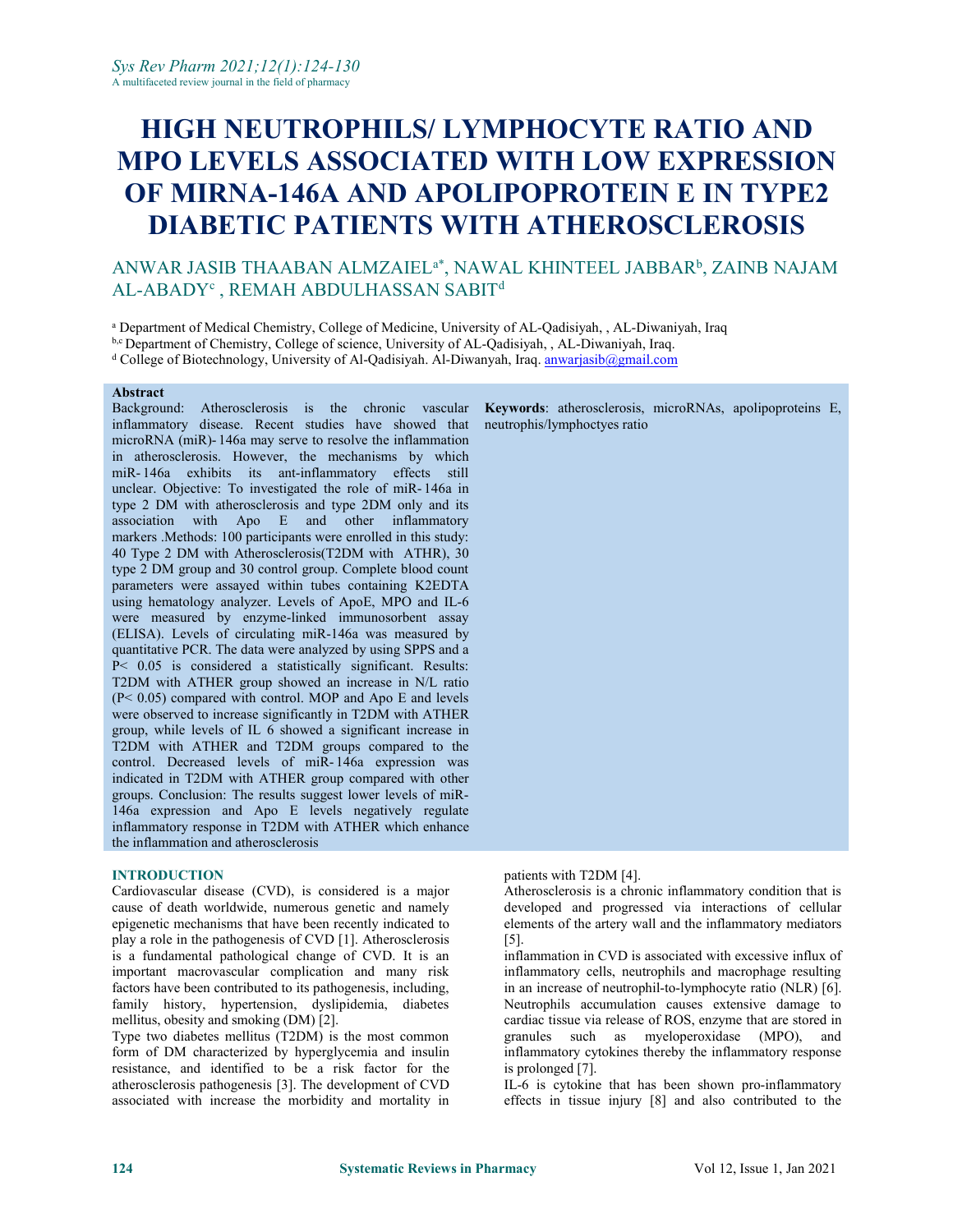# **Atherosclerosis**

stimulation of the inflammatory response during atherosclerosis [9].

Apolipoprotein  $E$  (apo  $E$ ) is well recognized as lipoprotein that has an essential role in the maintain of lipid homeostasis [10]. ApoE is known to have ability to exert anti-inflammatory effects and to suppress atherosclerosis [11]. Different signaling and molecular regulatory pathways are involved in the initiation and progression of atherosclerotic plaques, recent research has provided new molecular insight about the role of microRNA in these pathways [12] In addition to its role in the clearance of atherognic lipoproteins remnant from plasma, apoE is identified to regulate cellular signaling under controlling of microRNA in immune cells and vascular wall[13].

miRNAs are small non**-**coding RNA molecule about 21-25 nucleotides in length that function in the posttranscriptional of gene expression [14]. miRNAs have vital roles in the different biological processes including proliferation, apoptosis, and response to stress [15]. Antiinflammatory miR-146a has been previously described to have effects on the immune response by regulation the proinflammatory signaling pathways [16,17] and also the inflammatory response during coronary heart disease [18].

miR-146a has been suggested to decrease the atherogenesis, this is because of suppression of nuclear factor-kappa B (NF-kB) signaling and endothelial cell activation in patients with CVD [19,20].

It was demonstrated that apoE downregulated the inflammatory process activated by NF-κB signaling pathway and atherosclerosis by enhancing the expression of miR-146a in mouse models [21], therefor the expression of miR-146a can provide a new strategy of therapy for inflammatory vascular diseases

The current study aimed to determine whether the circulating miR-146a levels in T2DM with atherosclerosis might associate with Apo E levels and accumulate of inflammatory cell, therapy contributing to release inflammatory mediators to determine its potential diagnostic value for atherosclerosis

### **MATERIALS AND METHODS**

### **Patients**

The study consisted of patients with T2DM for more than five years along with atherosclerosis (n=40 , 23 male, 17 female; mean age 51.7± 13.2 years), patients with T2DM without atherosclerosis (n=30, 18 male, 12 female ; mean age  $59.23 \pm 18.4$ years) and healthy control (n=30, male= 12 ,female= 18, mean age 52.4±22). All patients were recruited consecutively over a period of six months (November <sup>2018</sup> to April 2019) from diabetic unit of Al-Diwaniyah teaching hospital, Diwaniyah, Iraq. All experimental protocols were approved by the Ethical Committee of the medical college of university of Al- Qadisiyah. Informed consent was given to all individuals who participated in the study to fill it.

Patients with significant systemic disease including autoimmune chronic inflammatory conditions, previous coronary heart disease, heart failure and pregnant were excluded. Healthy controls were adjudged healthy based on medical history, physical examination and laboratory investigations.

### **METHODS**

Blood sample (5 ml) was taken from each participant, and collected into two tubes  $(1 \text{ ml blood in K<sub>2</sub>EDTA tube for$ hematological study and 4 mls in gel tube). Gel tube of blood was centrifuged at 4000 rpm for 10-15 min at 4 °C to separate the serum which was distributed into two parts , one part kept at (-80 ˚C) for miRNA146a analysis, while the other was kept at -20 °C for biochemical analysis such as fasting blood glucose, triglycerides (TG), total cholesterol (TC), low density lipoprotein cholesterol (LDL c) and high density lipoprotein cholesterol HDL-c, which were determined spectrophotometry. Serum levels of Apo E, IL-6 and MPO were measured by ELISA.

Expression of miRNA146a was screened by qPCR. microRNA was isolated from serum  $(200 \text{ }\mu\text{ l})$  by Serum/Plasma microRNA purification kit (Bioworld, USA) and reverse-transcribed using Poly Polymerase (A) Tailing miRNA cDNA synthesis kit (abm, Canada). The resulting cDNA was mixed with miRNA-specific forward, reverse universal primers and cDNA BrightGreen master mix (Abm, Canada). U6 was used as the endogenous control. The relative level of miRNA was calculated by using the comparative threshold cycle (Ct) and  $(2 \cdot ^{\Delta\Delta Ct})$ , the results indicated the fold change of expression

### **STATISTICAL ANALYSIS**

Data were expressed as mean and standard errors (mean±SEM). SPSS software 23 was used for statistical analysis. one-way ANOVA followed by the multiple range tests (Tukey) was used to compare the difference between groups.  $P < 0.05$  is considered statistically significant throughout.

### **RESULTS**

A total of 100 individual were participated in this study. Patients' characteristics and the clinical parameters data are shown in Table 1. Regarding age, gender, and BMI no significant differences were detected between patients' groups and control ( $p > 0.05$ ). Compared with the T2DM patients and the control, the fasting blood sugar, SBP, TG ,TC and LDL-c levels have to be higher (P< 0.05), as well as lower HDL-c levels, these results demonstrated that atherosclerosis is initiated and developed by risk factors such as obesity, dyslipidemia and hypertension.

As excepted, a significance difference in NLR was observed in patients with T2DM+ATHR group compared to control (Table.2) which related to change in neutrophil count. T2DM+ATHR group had higher neutrophil count than type 2DM and control groups. In contrast. lymphocytes count changed but not significantly between groups (Table. 2). MPO is a marker of neutrophil activation, therefore serum MPO levels were significantly elevated in T2DM+ATHR group than in control(Table.2). Serum IL-6 levels were significantly increased in patients with T2DM+ATHR and T2DM groups compared to control group (P value  $< 0.05$ , Fig 1), while serum level of Apo E is significantly decreased in patients with T2DM+ATHR compared to other groups (P value  $< 0.05$ , Fig 2.). qPCR results showed a significant decrease in miRNA-146a expression levels in patients with T2DM+ATHR group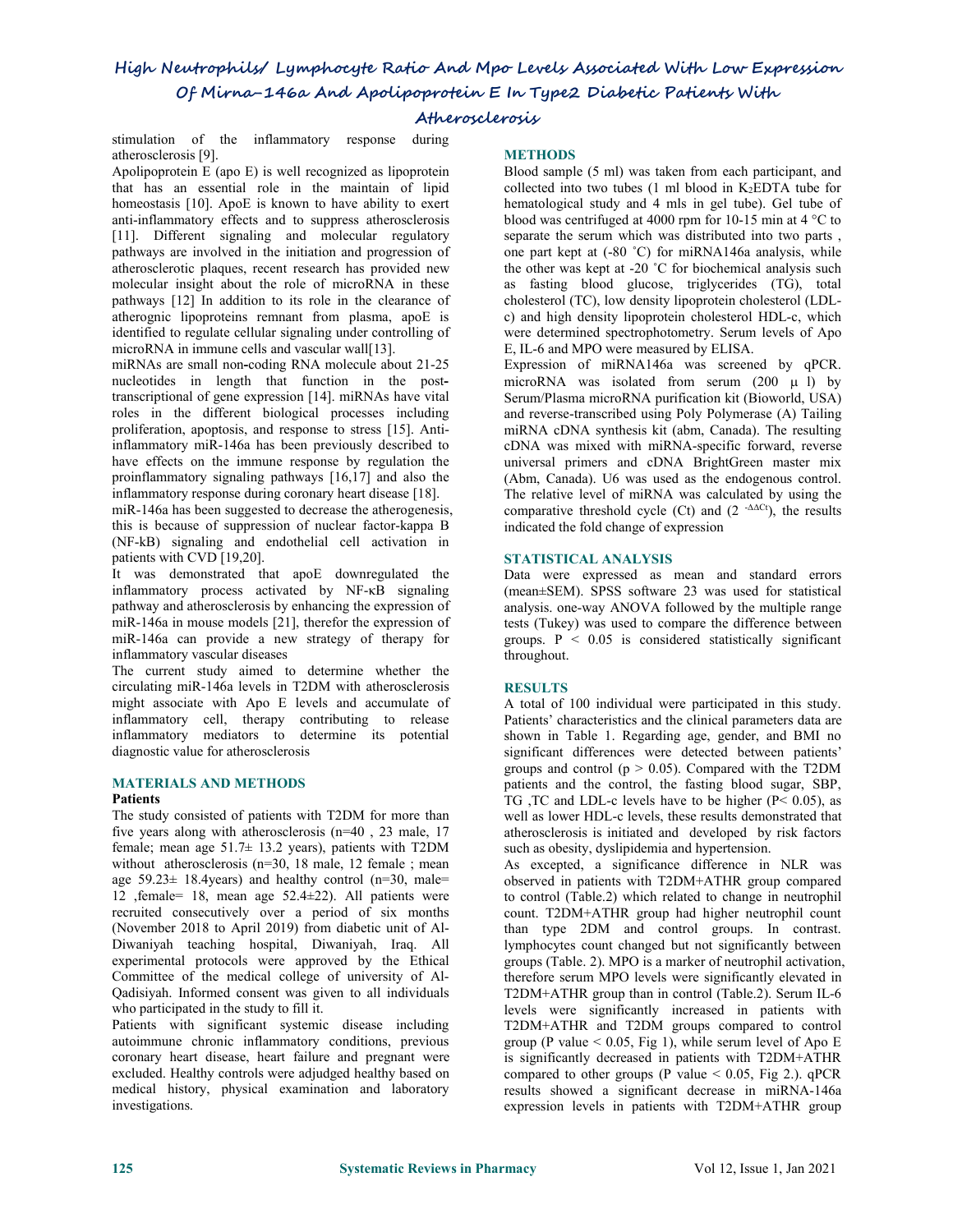# **Atherosclerosis**

compared to control group ( $P < 0.05$ , Fig.3), however its levels were decreased but non significantly in type 2DM group.

### **DISCUSSION**

CVDs-caused by atherosclerosis are contributor to increase mortality in patients with T2DM. Atherosclerosis is a chronic inflammatory vascular disease characterized by unresolved inflammatory responses initiated by the accumulation of oxLDL [22] [20]. In the present study, levels of TG, TC and LDL-c were significantly increased in T2DM+ATHR, while HDL-c levels were relatively lower compared to control group (Table.1). Consistent with these results, studies have been previously recorded that dyslipidemia is higher in T2DM patients compared to healthy subjects [23,24] [21,22] The mechanism explaining dyslipidemia in the pathogenesis of T2DM is β-cell dysfunction and increased fatty acid influx secondary to insulin resistance.

The current study showed a significant increase in NLR in patient with T2DM+ATHR compared with other groups, these results consistent with other studies which suggested NLR as inflammatory markers in coronary vascular disease [25,26] Atherosclerosis is characterized by prolonged inflammatory response at all levels, in which inflammatory cells (WBC) infiltrate to site of damage, therefore NLR could be considered as indicator for systemic inflammation. MPO levels are increased significantly in patients with T2DM+ATHR compared to control  $(P< 0.05)$ . Atherosclerosis associate with increasing circulatory leukocyte which primarily produced MPO. Neutrophils account and NLR increase in T2DM+ATHR group which released more MPO into blood.

Hyperglycemia can initiate the production of ROS like H2O2leading to an increase in MPO activity [27]. Also increased production of inflammatory cytokines during atherosclerosis for example TNF-alpha, IL-6 and IL-8 result in activation of neutrophils which might enhance release of MPO from neutrophils and increased it levels in blood [28]

The present results indicated that IL-6 levels were significantly increased in T2DM+ATHR and T2DM groups compared to control (Fig.1). IL-6 was identified as proinflammatory cytokines that play a key role in inflammatory diseases like atherosclerosis and DM [29]. Previously it has been shown that high levels of IL-6 associated with atherosclerotic burden [30,31]. Patients with T2DM are known to be at an elevated risk for atherosclerosis [32]. Hypercholesterolemia activated mechanisms like Oxidative stress elevate IL-6 in type 2 diabetes in association with insulin resistance [33] therefore high IL-6 level in type 2 diabetes is an independent predictor of cardiovascular events [34,35]. ApoE is recognized to have a protective effect against atherosclerosis. Serum Apo E levels were significantly decreased in T2DM+ATHR compared to other groups (Fig.2). Low levels of apoE in the serum have been known to stimulate atherosclerosis by inhibiting the efflux of cellular cholesterol, thus initiating the formation of foam cell in the blood vessel wall [36]]. Also, it was identified the apoE's anti-atherogenic properties such as suppress

myelopoiesis and the activation of monocytes in hyperlipidemic mice [37] these protective properties due to the: capacity of cellular expression of Apo E lipid efflux [38] and by its role to improve the ability of plasma HDL-c for cholesterol efflux. Results of present study indicated that low level of Apo E is linked with upregulation of IL-6 which suggested that apoE modulates inflammatory and immune responses [39]. Circulating miRNAs have been described as diagnostic biomarkers and potential therapeutic targets for CVD, including atherosclerosis [40]. MiR-146a has been identified to suppress inflammatory signaling pathways [41,42]. Downregulation of miR-146a expression was observed in the T2DM with ATHER and T2DM groups compared to control (Fig.3). This may be contributed to the strong activation of NF-κB signaling in plaque

The underlying mechanisms of these results are the levels of NF-κB were elevated by miR-146a down expression in T2DM patients with ATHER, miR-146a has been identified to have a role in negative regulation of NF-κB under high glucose conditions [43]. Activation of NF-κB was recognized in inflammatory cell like monocytes and macrophages in patients with CVD [44]. Also experiments in myeloid cells using animal models have contributed the initiation and progression of atherosclerosis to the activation of NF-κB [45]. Our findings demonstrate that low levels of apoE might participate to decrease miR-146a levels and suppress cellular activation. This may be to the inflammatory response signaling through TLR receptors under hyperlipidemic conditions. The results suggest that decreasing the expression of miR-146a in T2DM is likely to activate atherogenesis by activation NF-κB signaling [46,47].

## **CONCLUSIONS**

This study explored the involvement of miR-146a and Apo E in the regulation of vascular inflammation in the atherosclerosis, a chronic inflammatory disease. Results demonstrate that decreased levels of apoE expression initiates inflammation by down regulation of miR-146a expression that enhances inflammatory cytokine IL-6. With an increase in NLR and MPO levels, Transcriptional and post-transcriptional events affect cellular miRNA levels. The decrease MiR-146a expression may be attributed to NF-κB transcriptionally induction during inflammatory processes. The results highlight the fact that cellular regulation of miR-146a by apoE, and target it for potential use to resolve the inflammation and atherosclerosis. Further studies are needed to determine whether monitoring apoErelated inflammatory effects in blood by miR146a could provide a biomarker relevant to apoE-dependent atherosclerosis.

### **CONFLICT OF INTEREST STATEMENT**

The authors declare that they have no conflict of interest.

### **AUTHORS CONTRIBUTION**

Dr. Anwar J almzaiel and Dr. Nawal Kanteel were contributed to design the research, to the analysis of the results and to the writing of the manuscript. The authors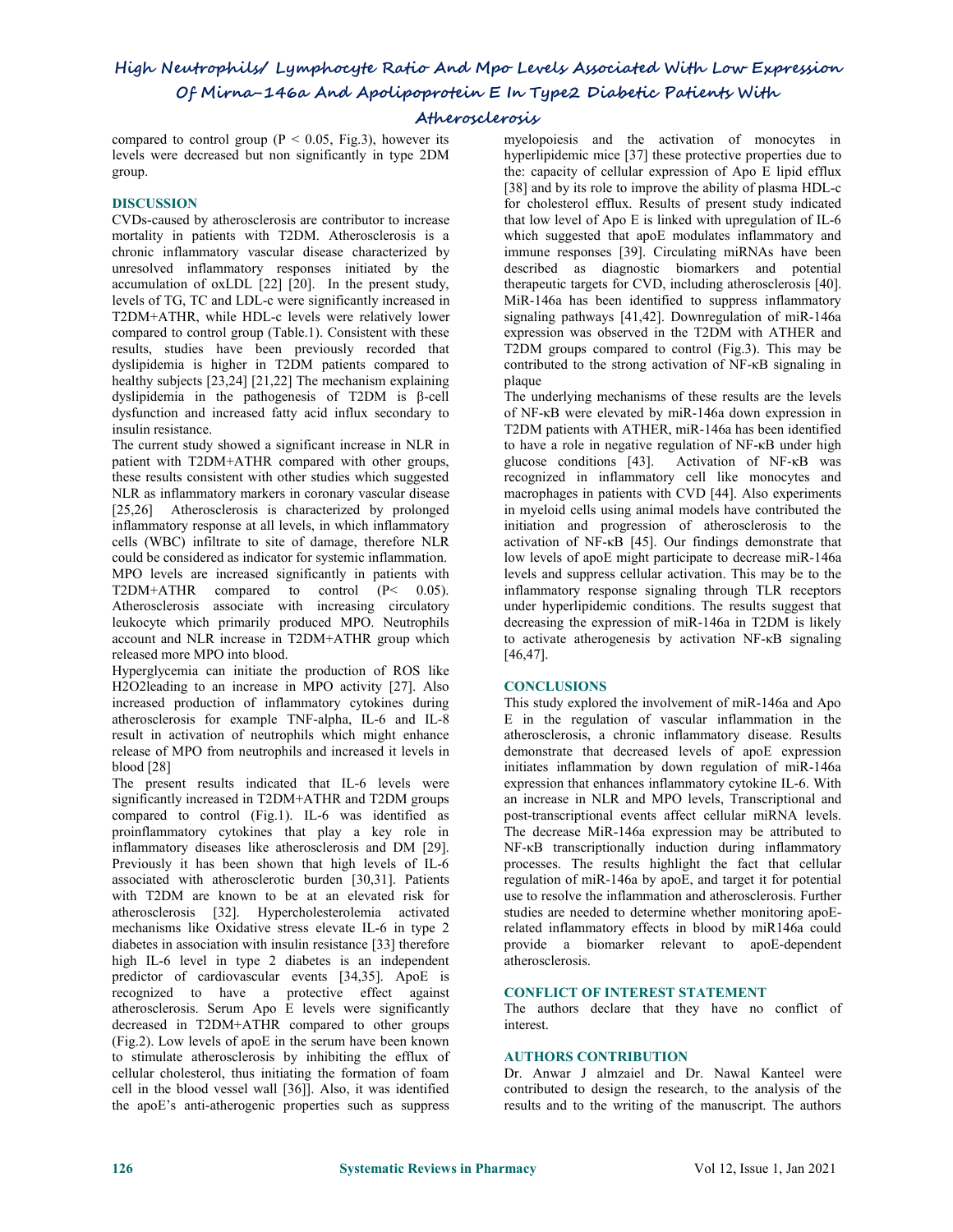# **Atherosclerosis**

approved the final version for submission.

### **REFERENCES**

- 1- Dimmeler S and Nicotera P. "MicroRNAs in agerelateddiseases," EMBO Molecular Medicine, vol. 5, no. 2, pp. 180–190, 2013.
- 2- Simon A, Megnien JL, Levenson J. Coronary risk estimation and treatment of hypercholesterolemia. Circulation. 1997; 96:2449–52.
- 3- Beckman JA, Creager MA, Libby P. Diabetes and atherosclerosis: epidemiology, pathophysiology, and management. J Am Med Assoc.2002; 287:2570–81.
- 4- Sarwar N, Gao P, Seshasai SR, et al. Diabetes mellitus, fasting blood glucose concentration, and risk of vascular disease: a collaborative meta-analysis of 102 prospective studies. Lancet. 2010; 375:2215–22.
- 5- Bartel DP. MicroRNAs: genomics, biogenesis, mechanism, and function. Cell. 2004; 116:281–97.
- 6- Gillum RF, Mussolino ME, Madans JH. Counts of neutrophils, lymphocytes, and monocytes, cause specific mortality and coronary heart disease: the NHANES-I epidemiologic follow-up study. Ann Epidemiol. 2005; 15:266-71.
- 7- Kataoka Y. Shao M. Wolski K.et al., "Myeloperoxidase levels predict accelerated progression of coronary atherosclerosis in diabetic patients: insights from intravascular ultrasound,"Atherosclerosis. 2014; 232(2) :377–383.
- 8- Tvedt T, Ersvaer E, Tveita AA, Bruserud O: Interleukin-6 in Allogeneic Stem Cell Transplantation: Its Possible Importance for Immunoregulation and As a Therapeutic Target. Front Immunol 2017; 8:667.
- 9- Ridker PM, Rifai N, Stampfer MJ, et al. Plasma concentration of Interleukin-6 and the risk of future myocardial infarction among apparently healthy men. Circulation. 2000; 101:1767–1772
- 10- Mahley R.W. Apolipoprotein e: Cholesterol transport protein with expanding role in cell biology. Science. 1988; 240:622–630.
- 11-Curtiss LK, Boisvert WA. Apolipoprotein E and atherosclerosis. Curr Opin Lipidol. 2000; 11:243–251.
- 12- [Andreou](https://www.ncbi.nlm.nih.gov/pubmed/?term=Andreou%20I%5BAuthor%5D&cauthor=true&cauthor_uid=25771097) I, [Sun](https://www.ncbi.nlm.nih.gov/pubmed/?term=Sun%20X%5BAuthor%5D&cauthor=true&cauthor_uid=25771097) X, [Stone,](https://www.ncbi.nlm.nih.gov/pubmed/?term=Stone%20PH%5BAuthor%5D&cauthor=true&cauthor_uid=25771097) PH et al. miRNAs in atherosclerotic plaque initiation, progression, and rupture.Trends Mol Med. 2015 ,21(5): [307–318.](https://www.ncbi.nlm.nih.gov/entrez/eutils/elink.fcgi?dbfrom=pubmed&retmode=ref&cmd=prlinks&id=25771097)
- 13- FishJE and Cybulsky MI. ApoE Attenuates Atherosclerosis via miR-146a.2019., Circ Res. 2015;117:3-6.
- 14- CH and [Chen](https://www.ncbi.nlm.nih.gov/pubmed/?term=Chen%20Y%5BAuthor%5D&cauthor=true&cauthor_uid=27047252) Y. Small and Long Non-Coding RNAs: Novel Targets in Perspective Cancer Therapy. [Curr](https://www.ncbi.nlm.nih.gov/pmc/articles/PMC4763970/) Genomics. 2015 Oct; 16(5): 319–326.
- 15- Fang YC, Yeh CH. Role of microRNAs in Vascular Remodeling. Curr Mol Med 2015; 15:684-696.
- 16- Taganov KD, Boldin MP, Chang K-J, Baltimore D. NF kappaB-dependent induction of microRNA miR-146, an inhibitor targeted to signaling proteins of innate immune responses. Proc Natl Acad Sci USA. (2006) 103:12481–6.
- 17- LiS, Yue Y, Xu W, Xiong S. MicroRNA-146a represses Mycobacteriainduced inflammatory response and facilitates bacterial replication via targeting IRAK- 1 and TRAF-6. PLoS ONE. (2013) 8: e81438.
- 18- Petrkova J, Borucka J, Kalab M, et al. Increased Expression of miR-146a in Valvular Tissue from Patients with Aortic Valve Stenosis. Frontiers in Cardiovascular Medicine 2019; 6:1-5.
- 19- Feinberg,M.W. and Moore, K J. MicroRNA Regulation of Atherosclerosis. Circulation Research 2016; 19:703- 20
- 20- [Monaco](javascript:;) C and [Paleolo](javascript:;) E. Nuclear factor κB: a potential therapeutic target in atherosclerosis and thrombosis. Cardiovascular Research, Volume 61, Issue 4, March 2004, Pages 671–682,
- 21- LiK., Ching D., Luk F.S., Raffai R.L. Apolipoprotein e enhances microRNA-146a in monocytes and macrophages to suppress nuclear factor-kappab-driven inflammation and atherosclerosis. Circ. Res. 2015;117:  $e1-e11$
- 22- Moore KJ, Tabas I. Macrophages in the pathogenesis of atherosclerosis. Cell**.** 2011; 145:341–355
- 23-Ismail IS, Nazaimoon W, Mohamad W, Letchuman R, Singaraveloo M, Hew FL, Shuguna C K B. Ethnicity and glycaemic control are major determinants of diabetic dyslipidaemia in Malaysia. Diabet Med. 2001; 18: 501–508.
- 24-Jacobs MJ, Kleisli T, Pio JR, Malik S, L'Italien GJ, Chen RSWN. Prevalence and control of dyslipidemia among persons with diabetes in the United States. Diabetes Res Clin Pract. 2005; 70: 263–269.
- 25- Ateş AH, Canpolat U, Yorgun H, Kaya EB, Sunman H, Demiri E, et al. Total white blood cell count is associated with the presence, severity and extent of coronary atherosclerosis detected by dualsource multislice computed tomographic coronary angiography. Cardiol J. 2011; 18:371-7.
- 26- Horne BD, Anderson JL, John JM, Weaver A, Bair TL, Jensen KR, et al. Which white blood cell subtypes predict increased cardiovascular risk? J Am Coll Cardiol. 2005; 45:1638-43.
- 27- Van der Zwan LP, Scheffer PG, Dekker J. M. et al, "Hyperglycemia and oxidative stress strengthen the association between myeloperoxidase and blood pressure," Hypertension 2010;55(6) :1366–1372.
- 28- El Bekay, R., ' Alvarez M., Monteseir'ın J. et al., "Oxidative stress is a critical mediator of the angiotensin II signal in human neutrophils: involvement of mitogen-activated protein kinase, calcineurin, and the transcription factorNF- B," Blood.2003;102 (2):662–671.
- 29- Yudkin JS, Kumari M, Humphries SE, Mohamed-Ali V: Inflammation, obesity, stress and coronary heart disease: is interleukin-6 the link? Atherosclerosis 2000; 148:209-214.
- 30- Zhao L, Wang X, Yang Y: Association between interleukin-6 and the risk of cardiac events measured by coronary computed tomography angiography. Int J Cardiovasc Imaging 2017; 33:1237-1244.
- 31-Ridker PM, Rifai N, Stampfer MJ, Hennekens CH: Plasma concentration of interleukin-6 and the risk of future myocardial infarction among apparently healthy men. Circulation 2000; 101:1767-1772
- 32- Haffner SM, Lehto S, Ronnemaa T, et al. Mortality from coronary heart disease in subjects with Type 2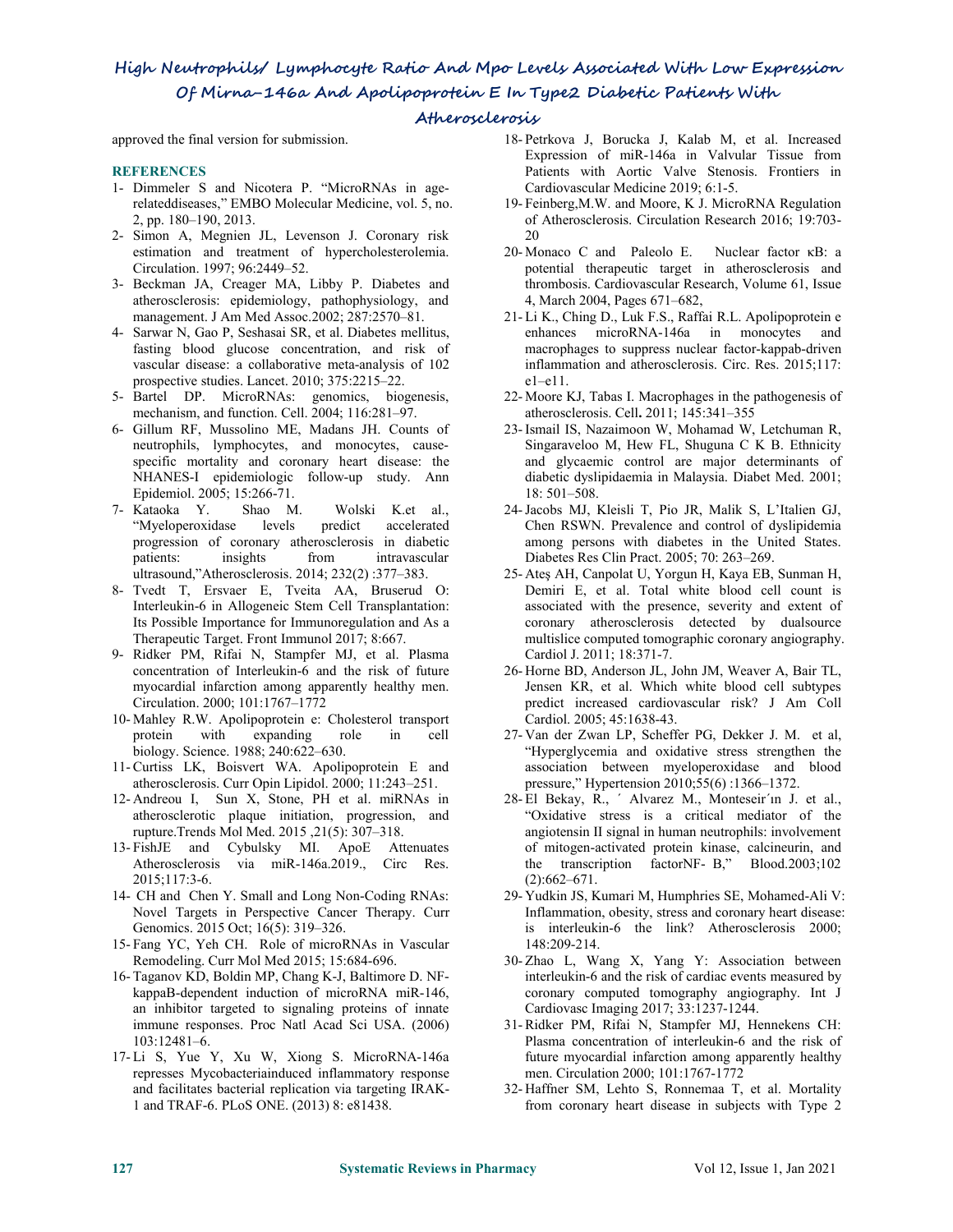# **Atherosclerosis**

diabetes and in nondiabetic subjects with and without prior myocardial infarction. N Engl J Med. 1998; 339:229–234.

- 33- Fernandez-Real JM, Ricart J. Insulin resistance and chronic cardiovascular inflammatory syndrome. Endocr Rev. 2003; 24:278–301.
- 34- Pedersen M, Bruunsgaard H, Weis N, et al. Circulating levels of TNF-alpha and IL-6-relation to truncal fat mass and muscle mass in healthy elderly individuals and in patients with Type-2 diabetes. Mech Ageing Dev. 2003; 124:495–502.
- 35- Lowe G, Woodward M, Hillis G, et al. Circulating inflammatory markers and the risk of vascular complications and mortality in people with Type 2 diabetes and cardiovascular disease or risk factors: the advance study. Diabetes. 2014; 63:1115–1123.
- 36-Curtiss LK, Boisvert WA. Apolipoprotein E and atherosclerosis. Curr Opin Lipidol. 2000; 11:243–251.
- 37- Murphy AJ, Akhtari M, Tolani S, et al. ApoE regulates hematopoietic stem cell proliferation, monocytosis, and monocyte accumulation in atherosclerotic lesions in mice. J Clin Invest. 2011; 121:4138–4149.
- 38- Gaudreault N, Kumar N, Posada JM, et al. ApoE suppresses atherosclerosis by reducing lipid accumulation in circulating monocytes and the expression of inflammatory molecules on monocytes and vascular endothelium. Arterioscler Thromb Vasc Biol. 2012; 32:264–272.
- 39-Baitsch, D. Bock, H. H. Engel T. et al., "Apolipoprotein E induces antiinflammatory phenotype in macrophages,"Arteriosclerosis, Thrombosis, and Vascular Biology. 2011; 31(5):1160–1168.
- 40- Zuo K, Zhi K, Zhang X, et al. A dysregulated microRNA-26a/EphA2 axis impairs endothelial progenitor cell function via the p38 MAPK/VEGF pathway. Cell Physiol Biochem 2015; 35:477- 488.
- 41- Zhao, J. L., Rao, D. S., Boldin, M. P., Taganov, K. D., O'Connell, R. M., and Baltimore, D. NF-kappaB dysregulation in microRNA-146a-deficient mice drives the development of myeloid malignancies. Proceedings of the National Academy of Sciences. 2011; 108, 9184– 9189.
- 42-Cheng, H. S., Sivachandran, N., Lau, A. et al . MicroRNA-146 represses endothelial activation by tomato with inhibiting pro-inflammatory pathways.EMBO Mol Med. 2013, 5, 1017–1034
- 43- Taganov KD, Boldin MP, Chang KJ, et al. NF-kappaB dependent induction of microRNA miR-146, an inhibitor targeted to signaling proteins of innate immune responses. Proc Natl Acad Sci U S A. 2006; 103:12481–12486.
- 44- Methe H, Kim JO, Kofler S, et al. Expansion of circulating Toll-like receptor 4-positive monocytes in patients with acute coronary syndrome. Circulation. 2005; 111:2654–2661.
- 45- Michelsen KS, Wong MH, Shah PK, et al.Lack of Toll-like receptor 4 or myeloid differentiation factor 88 reduces atherosclerosis and alters plaque phenotype in mice deficient in apolipoprotein E. Proc Natl Acad Sci U S A. 2004; 101:10679–10684.
- 46- Ma S., Tian XY, Zhang Y, et al E-selectin-targeting

delivery of microRNAs by microparticles ameliorates endothelial inflammation and atherosclerosis. Sci Rep. 2016, **6**: 22910.

- 47- Abbas Jabir, F., & Shaker, A. S. (2020). Roles of Superoxide dismutase (SOD), Malondialdehyde (MDA), 8-iso-prostaglandin $F2\alpha$  (8-iso-PGF2 $\alpha$ ) as oxidative stress in development and progression of Brest cancer in Iraqi females' patients. Al-Qadisiyah Journal of Pure Science, 25(1), Chem 1-4.
- 48-Chfat Abdulridha , Q., & Ali Noor, H. (2020). Study of the structural and optical propertiesof ZnO and ZnO/Fe2O3 thin films grown by chemical bath deposition. Al-Qadisiyah Journal of Pure Science, 24  $(4).$
- 49- Al-Grawi E.D.C. and Al-Awsi G.R.L. Expression of CDKN2A (p16/Ink4a) among Colorectal Cancer Patients: A cohort study. Journal of Pharmaceutical Sciences and Research. 2018; 10 (5): 1145-1147.
- 50- Shamran AR, Shaker ZH, Al-Awsi GRL, Khamis AS, Tolaifeh ZA. and Jameel ZI. , 2018. Rapd-PCR is a good DNA finger-printing technique to detect phylogenetic relationships among Staphylococcus. aureus isolated from different sources in Hilla city, Iraq. Biochem Cell Arch. 2018; 18 (suppl. 1): 1157- 1161.
- 51- Eqbal Dohan Chalap, and Ghaidaa Raheem Lateef Al- Awsi. 2019. "A General Overview of the Genetic Effects of Extracellular Polymers for Enterococcus Faecium in Cancer Cells". International Journal of Research in Pharmaceutical Sciences 10 (1), 436-43. https://pharmascope.org/index.php/ijrps/article/view/74.
- 52-Chillab Eqbal Dohan, Talib Ro'a Ali, Al-Awsi Ghaidaa Raheem Lateef, (2019). Genetics of Sickle Cell Anemia Disorders in Baghdad City, Iraq. Indian Journal of Public Health Research & Development, 10 (2): 817- 822.
- 53- Ali A Alsudani et al 2019 J. Phys.: Conf. Ser. 1294 062099
- 54- Ghaidaa Raheem Lateef Al-Awsi et al 2019 J. Phys.: Conf. Ser. 1294 062077.
- 55- Ali A Alsudani and Ghaidaa Raheem Lateef Al-Awsi, 2020. Biocontrol of Rhizoctonia solani (Kühn) and

Fusarium solani (Marti) causing damping-off disease in Azotobacter chroococcum and Pseudomonas fluorescens. Pakistan Journal of Biological Sciences, 23: 1456-1461.

- 56- Ahmed Ali Obaid et al 2019 J. Phys.: Conf. Ser. 1294 022026.
- 57- Ahmed Abdulameer Alwan, Ahmed Ali Obaid, & Hussain T. Ajeel. (2019). Assessment of the outcome of the tubularized incised plate (T.I.P) tech-nique in the management of distal hypospadias; prospective single centre study. International Journal of Research in Pharmaceutical Sciences,  $10(2)$ , 1547-1550. https://doi.org/10.26452/ijrps.v10i2.874.
- 58- Murad, Mohammed Challoob, and Ahmed Ali Obaid and Falah Mahdi Ali. "Prevalence of Nocturnal Enuresis and Its Associated Ultrasonic Findings in Children of Wasit." Systematic Reviews in Pharmacy 11 (2020), 120-122. doi:10.31838/srp.2020.10.20.
- 59- Mahdi Ali, F., and A. A. Obaid. "PROSTATE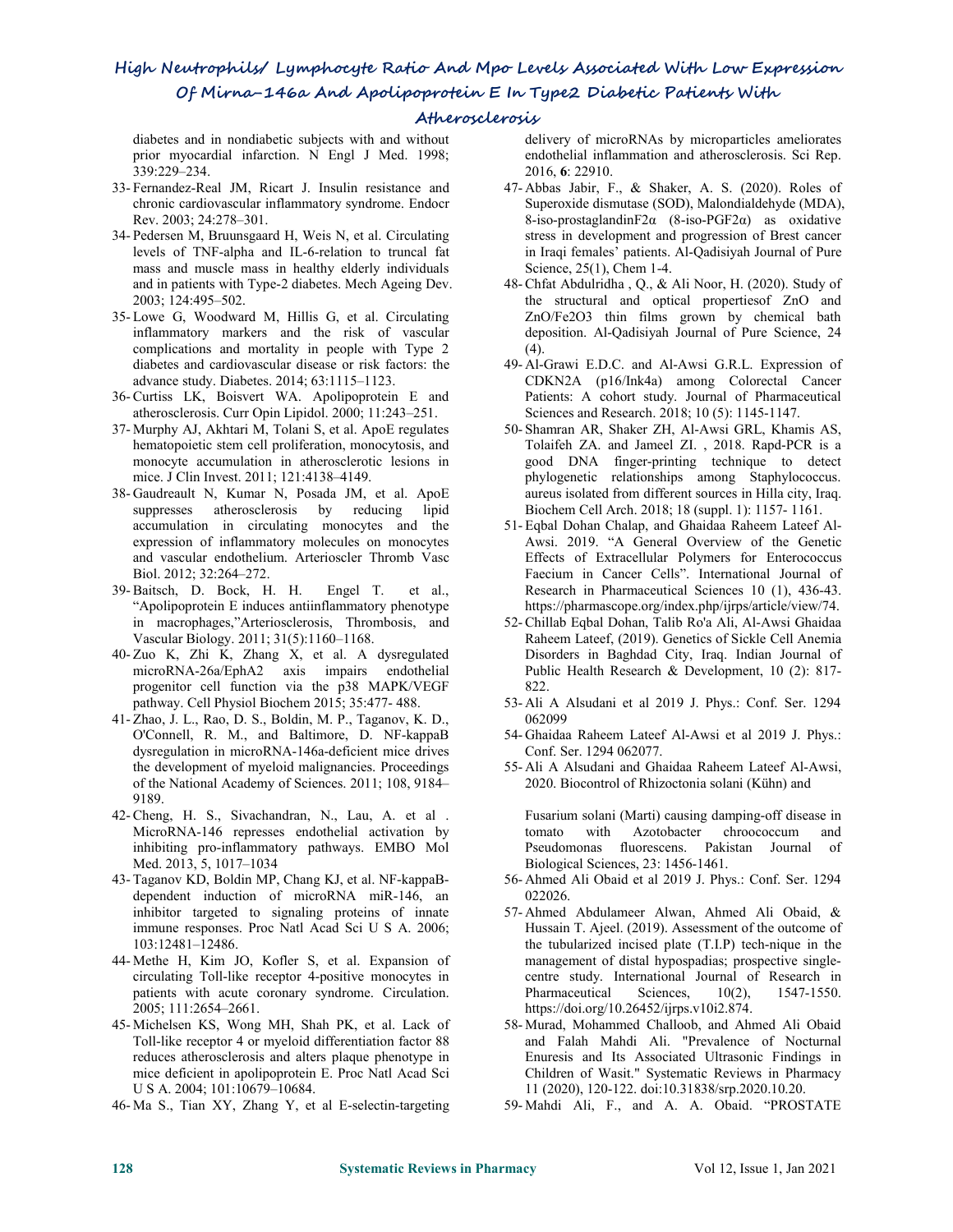# **Atherosclerosis**

VAPORIZATION BY DIODE LASER FOR PATIENTS WITH BENIGN PROSTATIC & Ayad Jassim, S. (2019). Chemical study of some ENLARGEMENT". Asian Journal of Pharmaceutical and Clinical Research, Vol. 11, no. 12, Dec. 2018, pp.

VAPORIZATION BY DIODE LASER FOR 60-Ali Kadhim AL-Aridhee, H., Hussein Baji Al-Lami, S., PATIENTS WITH BENIGN PROSTATIC & Ayad Jassim, S. (2019). Chemical study of some species related to the Malvaceae family that growing i species related to the Malvaceae family that growing in the Al-Diwaniya Governorate. Al-Qadisiyah Journal of Pure Science, 24(4).

**Table 1.** Comparison of baseline characteristics for the study groups.

| Parameter                                                                                                                                                                                                                                     | T2DM+ATHR            | <b>T2DM</b>          | Control            | P-value  |
|-----------------------------------------------------------------------------------------------------------------------------------------------------------------------------------------------------------------------------------------------|----------------------|----------------------|--------------------|----------|
|                                                                                                                                                                                                                                               | Mean $\pm$ SEM       | Mean $\pm$ SEM       | Mean $\pm$ SEM     |          |
| Age (year)                                                                                                                                                                                                                                    | $51.7 \pm 3.2$       | $54.23 \pm 4.5$      | $52.4 \pm 2.2$     | P > 0.05 |
| <b>BMI</b>                                                                                                                                                                                                                                    | $26.2 \pm 3.8$       | $24 \pm 3.1$         | $26.5 \pm 4.2$     | P > 0.05 |
| Sytosilic BP (mmHg)                                                                                                                                                                                                                           | $145.02 \pm 16.03$ * | $138.02 \pm 14.15$ * | $126.55 \pm 13.22$ | P < 0.05 |
| Diastolic BP (mmHg)                                                                                                                                                                                                                           | $83.4 \pm 5.6$       | $82.3 \pm 2.9$       | $80.2 \pm 6.2$     | P > 0.05 |
| Total cholesterol mg/dl)                                                                                                                                                                                                                      | $224.63 \pm 43.13^*$ | $198.03 \pm 59.48^*$ | $116.16 \pm 24.31$ | P < 0.01 |
| Triglycerides (mg/dl)                                                                                                                                                                                                                         | $268.3 \pm 81.31*$   | $207.9 \pm 64.55*$   | $125.5 \pm 31.24$  | P < 0.01 |
| $HDL-c$ (mg/dl)                                                                                                                                                                                                                               | $42.9 \pm 1.2^*$     | $43.5 \pm 1.8*$      | $47.6 \pm 2.3$     | P < 0.05 |
| LDL-c $(mg/dl)$                                                                                                                                                                                                                               | $151.46\pm6.3*$      | $147.95 \pm 10.03*$  | $130.13 \pm 10.3$  | P < 0.01 |
| $FBG$ (mg/dl)                                                                                                                                                                                                                                 | $255.3 \pm 71.60*$   | $223.12 \pm 81.25$ * | $96.76 \pm 10.28$  | P < 0.01 |
| $\mathbf{a}$ , and a set of the set of the set of the set of the set of the set of the set of the set of the set of the set of the set of the set of the set of the set of the set of the set of the set of the set of the set of<br>$\cdots$ |                      |                      |                    |          |

\* indicates significant differences compared to the control

**Table 2.** Neutrophils counts, lymphocytes count, NLR and MPO levels in the study groups

| Parameter                         | T2DM+ATHR          | T2DM            | Control          | P-value      |
|-----------------------------------|--------------------|-----------------|------------------|--------------|
|                                   | Mean $\pm$ SEM     | Mean $\pm$ SEM  | Mean $\pm$ SEM   |              |
| Neutrophils counts $(1000/\mu l)$ | $7.9 \pm 0.24*$    | $5.22 \pm 0.54$ | $3.2 \pm 0.12$   | $P \le 0.05$ |
| Lymphocytes counts $(1000/\mu l)$ | $1.59 \pm 0.34$    | $1.72 \pm 0.15$ | $45\pm0.21$      | P > 0.05     |
| <b>NLR</b>                        | $5.62 \pm 0.22*$   | $3.4\pm 0.12$   | $2.5 \pm 0.14$   | P < 0.05     |
| $MPO$ (ng/ml)                     | $82.41 \pm 15.8^*$ | 60. $3\pm11.41$ | $52.31 \pm 13.8$ | P < 0.05     |

\* indicates significant differences compared to the control

**Table 3.** correlation between miRNA-146a and other parameters in the study groups

|                  |                    | - -               |                  |              |
|------------------|--------------------|-------------------|------------------|--------------|
| <b>Parameter</b> | T2DM+ATHR          | T <sub>2</sub> DM | Control          | P-value      |
|                  | Mean $\pm$ SEM     | Mean $\pm$ SEM    | Mean $\pm$ SEM   |              |
| ApolipoproteinE  | $7.9 \pm 0.24*$    | $5.22 \pm 0.54$   | $3.2\pm0.12$     | $P \le 0.05$ |
| $miRNA-146a$     | $1.59 \pm 0.34$    | .72 $\pm$ 0.15    | $1.45 \pm 0.21$  | P > 0.05     |
| <b>NLR</b>       | $5.62 \pm 0.22*$   | $3.4 \pm 0.12$    | $2.5 \pm 0.14$   | P < 0.05     |
| $MPO$ (ng/ml)    | $82.41 \pm 15.8^*$ | 60. $3\pm11.41$   | $52.31 \pm 13.8$ | P < 0.05     |



#### Figure 1. Interlukine-6 levels in serum patients with T2DM+ATRH, T2DM and control groups. Data are expressed as